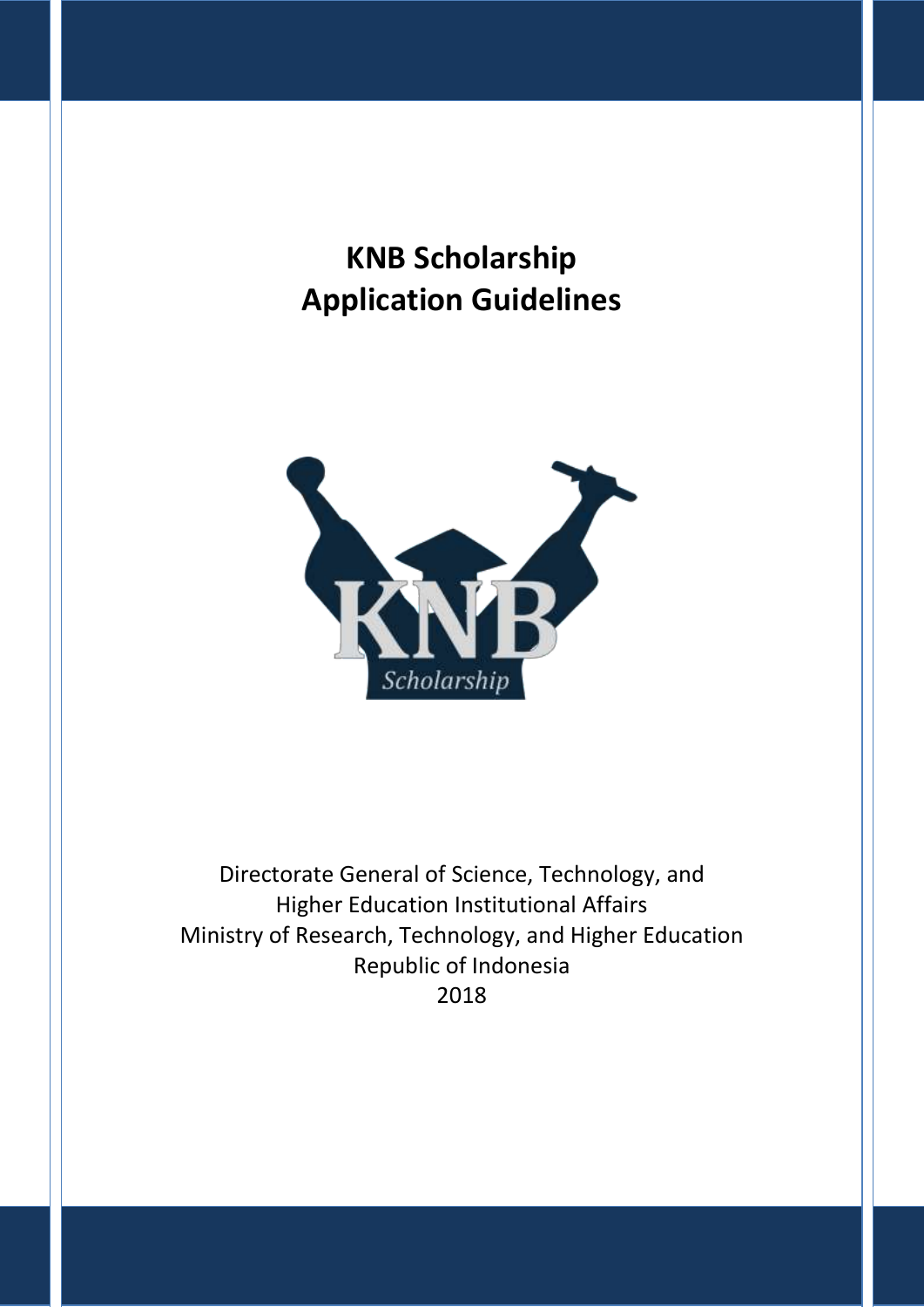

#### **A. Forewords**

The Kemitraan Negara Bekembang (KNB) Scholarship was first introduced by Ministry of Education and Culture in 1992. It initially serves the Ministry's higher education development strategic plan to embrace the higher education globalization by providing financial assistance (scholarship) to selected Indonesian Universities to recruit potential International students to get their master degree in those Universities. However, considering how this program has been significantly contribute in the human resources development in our neighboring developing countries, we decided to expand the program coverage and subsequently the number of scholarship offered has been significantly increased. Between 2009 – 2017 periods, we have been awarding 992 scholarships to students coming from 71 developing countries around the world.

We know that most of future applicants might be thinking: is spending 3 years in Indonesia to obtain their master degree worth it? And the answer is a resounding yes, getting the KNB scholarship and going to a master degree program in Indonesia is strategically worth it. Their master degree will be one of the most lucrative investments they will make and that KNB scholarship can be vital to their postcollege success while engaging in the most diverse and vibrant society in the world. Moreover, the program is very important not only to advance their knowledge and develop their competencies but also in certain degrees will strengthen the relationship between Indonesia and its neighboring developing countries by helping them nurturing their future leader.

Considering the recent development and potentials, we have adjusted the KNB scholarship application guidance to give the potential applicants as much information as possible on how to apply for the scholarship, and also highlight the best ways to boost their chances of receiving this scholarship. We do hope that this scholarship guidance will adequately help the potential applicants to apply for the scholarship and to understand and comply with the scholarship rules and regulations.

Thank you,

Totok Prasetyo Director of Higher Education Institutional Management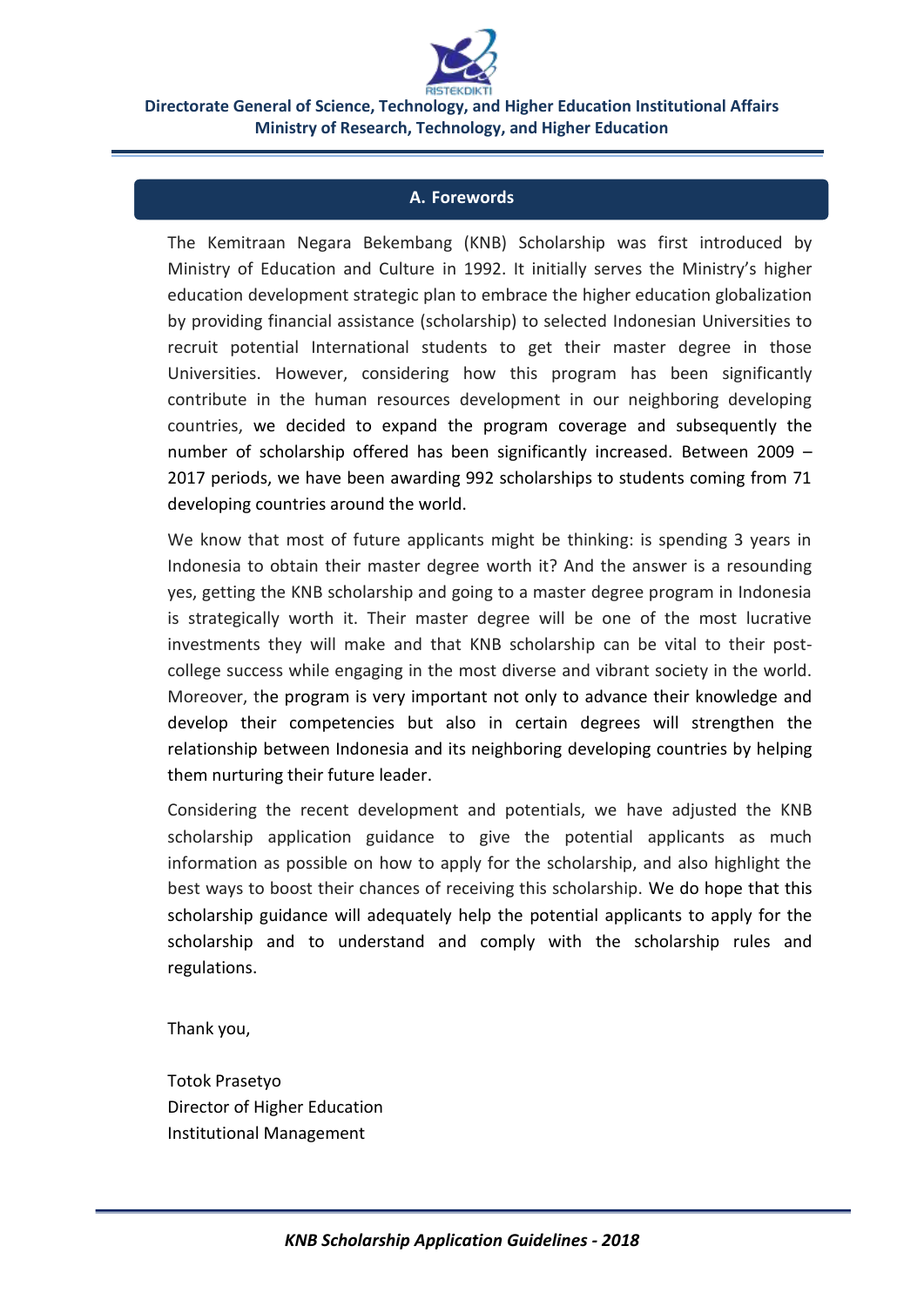

#### **B. Brief Introduction to KNB Scholarship Program**

The Kemitraan Negara Berkembang (KNB) Scholarship is a financial assistance offered by the Indonesian Government to International students coming from developing countries to pursue their master degree in Indonesian Universities. Initially, the idea of offering scholarships by the Ministry of Education and Culture of the Republic of Indonesia for the student coming from the NAM member countries was mandated in the  $10^{th}$  Conference of Heads of States of Non-Aligned Movement (NAM) countries commenced in Bandung from  $1<sup>st</sup> - 6<sup>th</sup>$  September 1992. Following that mandate, in 1993 the Government of the Republic of Indonesia started offering postgraduate (master degree) scholarships to students from the NAM member countries.

Since 2002, due to the substantial change in the international political constellation, the use of the term "NAM" in this program was considered irrelevant. The program name then changed to **Kemitraan Negara Berkembang** *(Developing Countries Partnership)* **Scholarship** or **KNB Scholarship**. Consequently, the program have been widely offered to students, not only to the NAM member countries, but also to other developing countries such as Thailand, Fiji, Gambia, Senegal, Nigeria, Madagascar, Suriname, Pakistan, Guyana, Myanmar, Laos, Vietnam, and Vanuatu.

In 2015, the Ministry of Research, Technology, and Higher Education of the Republic of Indonesia took over the KNB Scholarship management. Some improvements have been made to better the scholarship management, both administratively and operationally. There are a couple of significant adjustments have been made so far: the scholarship coverage and quota were expanded and 2 prominent Universities were added to host the program (it makes a total of 16 host Universities).

# **C. Program Objectives**

- 1. To contribute in the human resource development in the developing countries;
- 2. To promote deeper cultural understanding between developing countries;
- 3. To strengthen the relationship and cooperation between developing countries.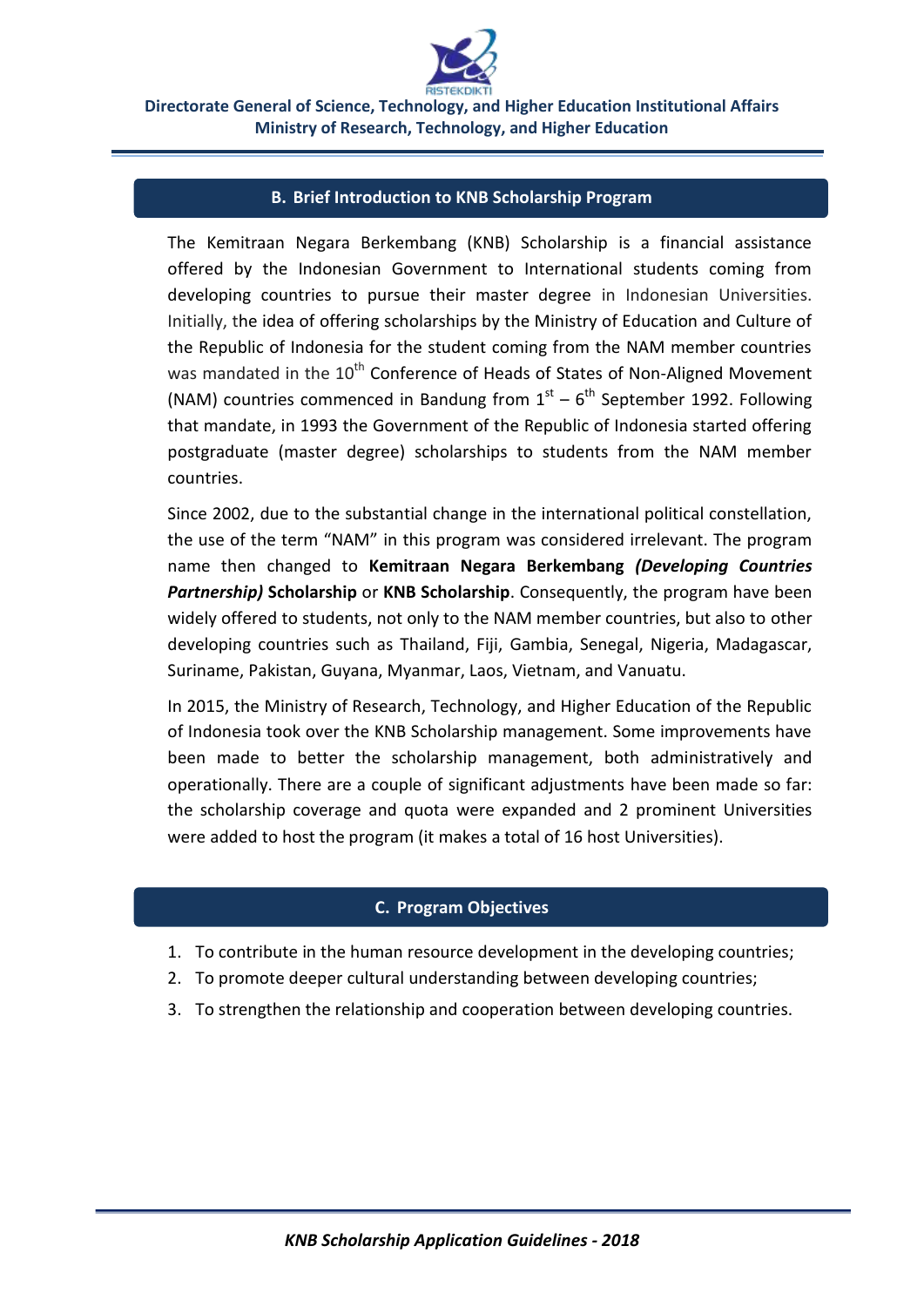

# **D. Study Programs**

The scholarship is offered to potential students from the developing Countries to get their Master Degree in wide range of field of study (please be advised that the study program offered is differs between university):

| Literary studies<br>1.<br>2.<br>Linguistics<br>3.<br>History |  |
|--------------------------------------------------------------|--|
|                                                              |  |
|                                                              |  |
| 4.<br>Philosophy                                             |  |
| Anthropology<br>5.                                           |  |
| <b>Humanities</b><br><b>Cultural studies</b><br>6.           |  |
|                                                              |  |
| <b>Chemical Engineering</b><br>1.                            |  |
| 2.<br>Civil Engineering                                      |  |
| 3.<br><b>Architectural Engineering</b>                       |  |
| <b>Electrical Engineering</b><br>4.                          |  |
| 5.<br>Naval Architect & Marine Engineering                   |  |
| 6.<br><b>Geological Engineering</b>                          |  |
| 7.<br><b>Informatics Engineering</b>                         |  |
| <b>Engineering</b><br>8.<br>Environmental                    |  |
| 9.<br>Engineering                                            |  |
| 10. Mechanical Engineering                                   |  |
|                                                              |  |
|                                                              |  |
| <b>Biology</b><br>1.                                         |  |
| Physics<br>2.                                                |  |
| Geography<br>3.                                              |  |
| 4. Chemistry<br>5.                                           |  |
| <b>Remote Sensing</b>                                        |  |
| 6. Computer<br><b>Mathematics</b><br>7.                      |  |
| <b>Statistics</b><br>8.                                      |  |
| 9.<br><b>Environmental Sciences</b>                          |  |
| <b>Sciences</b><br>10. Public Health                         |  |
| 11. Sports sciences                                          |  |
| 12. Pharmacy Studies                                         |  |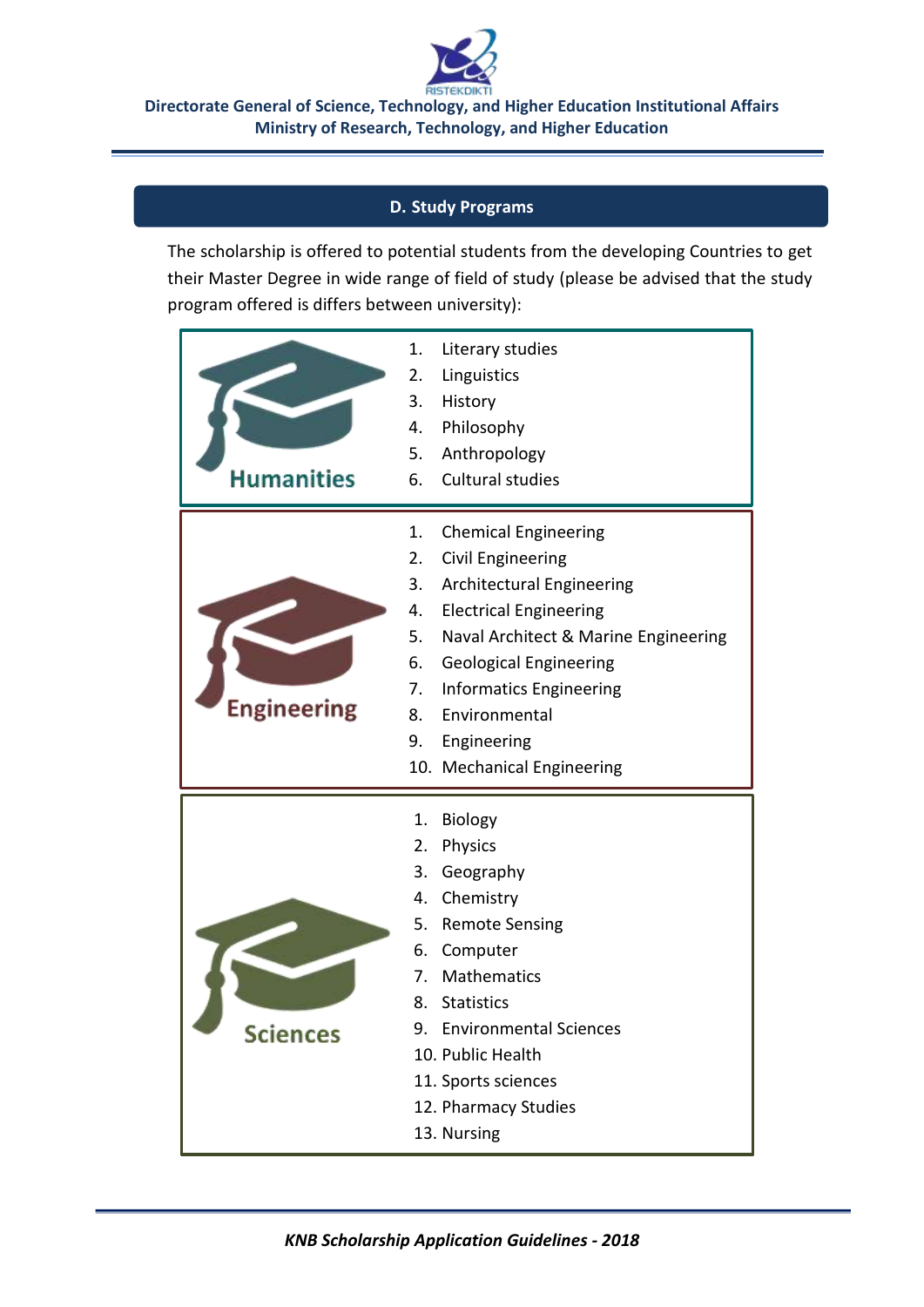

|  |                                  | <b>Public Administration</b><br>1.            |
|--|----------------------------------|-----------------------------------------------|
|  | <b>Social</b><br><b>Sciences</b> | 2.<br><b>Political Science</b>                |
|  |                                  | 3.<br>Sociology                               |
|  |                                  | Psychology<br>4.                              |
|  |                                  | 5.<br>Law                                     |
|  |                                  | 6.<br>Economics/Development Study             |
|  |                                  | <b>Communication &amp; Media</b><br>7.        |
|  |                                  | <b>Studies</b><br>8.                          |
|  |                                  | <b>International Relations</b><br>9.          |
|  |                                  | 10. Accounting                                |
|  |                                  | 11. Management                                |
|  |                                  | 12. Community Empowerment                     |
|  |                                  |                                               |
|  |                                  |                                               |
|  |                                  | <b>Indonesian Education</b><br>$\mathbf 1$    |
|  |                                  | <b>Educational Science</b><br>2.              |
|  |                                  | <b>Social Science Education</b><br>3.         |
|  |                                  | <b>Natural Science Education</b><br>4.        |
|  |                                  | 5.<br><b>Primary School Teacher Education</b> |
|  |                                  | Out of School Education/ Informal<br>6.       |
|  |                                  | Education                                     |
|  |                                  | <b>Applied Linguistics</b><br>7.              |
|  |                                  | <b>History Education</b><br>8.                |
|  | <b>Education</b>                 | <b>Instructional Education</b><br>9.          |
|  |                                  | 10. Educational Management                    |
|  |                                  | 11. Educational Research & Evaluation         |
|  |                                  | 12. Vocational & Technology Education         |

Please contact the University's official listed in the annex for further information about the study programs offered.

#### **E. Medium of Instruction**

a. Language

All courses will be delivered in Bahasa Indonesia.

b. Thesis

Thesis should be written in Bahasa Indonesia unless the university suggested otherwise.

c. Research

Research should be carried out in Indonesia.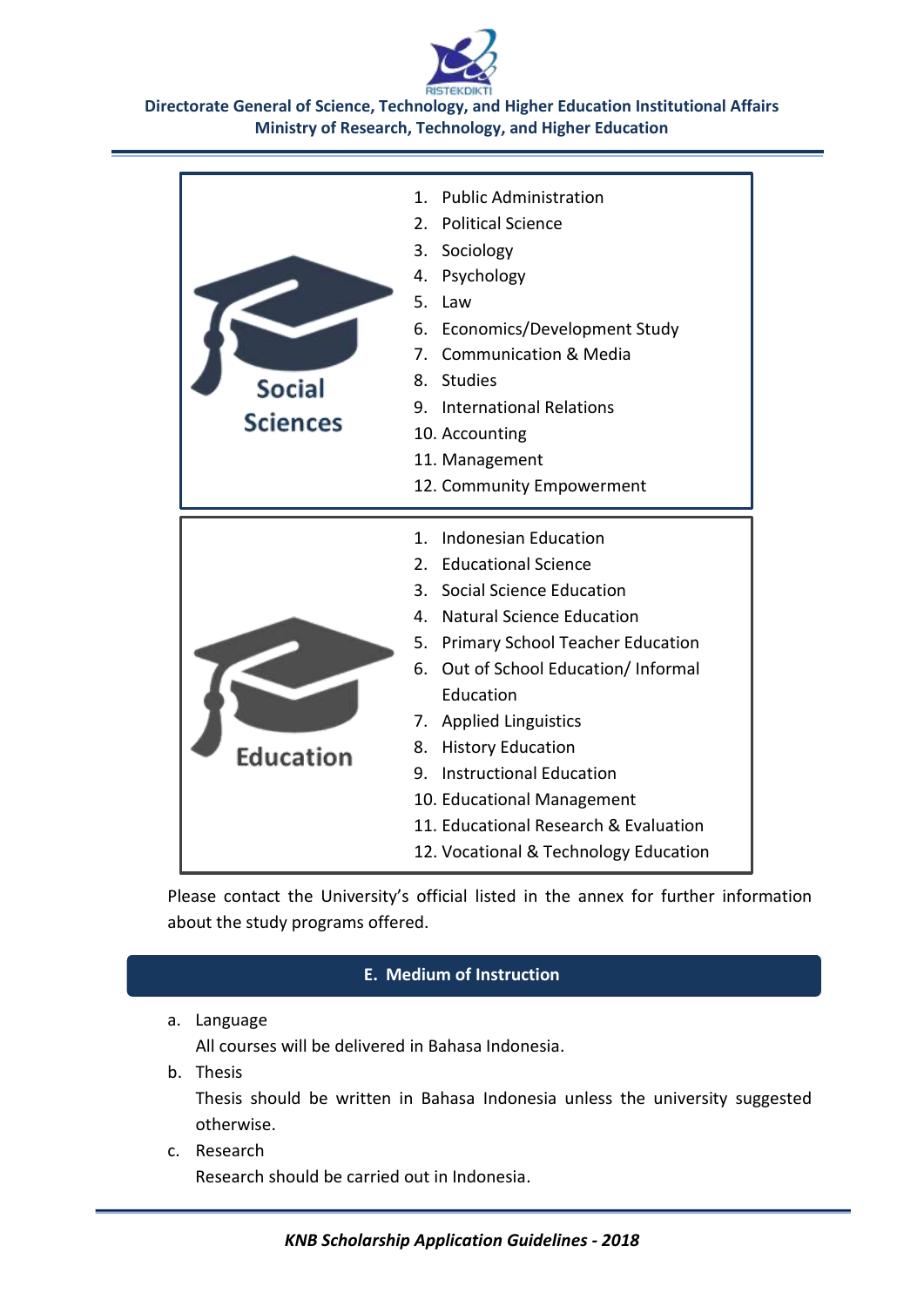

#### **G. Scholarship Coverage and Duration**

**F.**

The KNB Scholarship covers:

- 1. A Settlement Allowance of IDR 1,000,000 will be given to new students upon their arrival in Indonesia;
- 2. While taking the Indonesian language course and preparatory programs, the new students will only receive a Living Allowance of IDR 2,550,000 per month;
- 3. During the Master Program, the KNB students will receive a scheme of monthly allowance as detailed below:

| Nο | <b>Allowances</b>      | <b>Amount</b> |
|----|------------------------|---------------|
|    | Living Allowance       | IDR 2,550,000 |
|    | Research Allowance     | IDR 400,000   |
|    | <b>Books Allowance</b> | IDR 350,000   |

- 4. A health insurance with a maximum of IDR 200,000 monthly premium (In case of the cost of medical services exceeded to those covered by the health insurance, the difference should be borne by the student);
- 5. A round-trip international airfare (economy class) from the international airport of the student's home countries to Indonesia, including local transport to the host university;
- 6. The duration of scholarship is exclusively correlated to the duration of the academic program as indicated below:

| <b>No</b> | Program                                                             | <b>Duration</b>                   |
|-----------|---------------------------------------------------------------------|-----------------------------------|
|           | Indonesian Language Course and<br><b>Master Preparatory Program</b> | Maximum 12 months                 |
|           | Master Program                                                      | Maximum 24 months<br>(4 semester) |
|           | <b>Bachelor Program</b>                                             | Maximum 48 months<br>(8 semester) |

The scholarship is paid for 12 calendar months each academic year during the normal period of study, except the last academic year of the normal period of study when the scholarship is paid for 8 months. Please be advised that in case of early program completion, all scholarships payment will be stopped by the time the awardee set off for home (returning to home country).

- 7. Please be advised that the scholarship scheme will only sufficient to cover **one person** to living properly in most cities where the universities are located.
	- *\* Note: Other expenses beside above mentioned items will be considered as personal expenses and will be borne by the students.*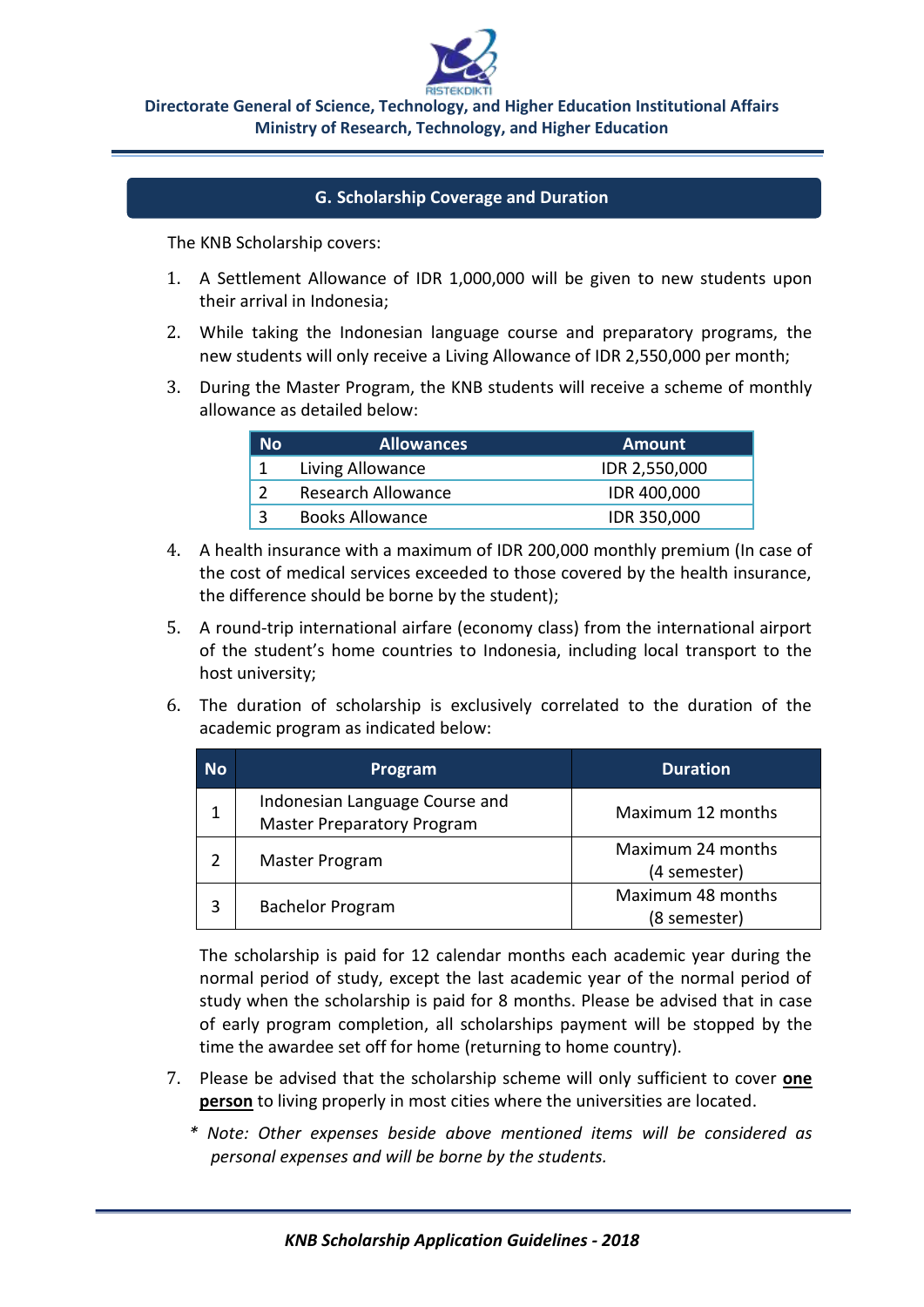

#### **H. Requirements**

- 1. The maximum age to apply for the scholarship is 35 years old;
- 2. Applicants must hold a bachelor degree (master degree holder is not eligible to apply);
- 3. Applicants must have a TOEFL (or other certified English Proficiency) score of 500 or equivalent;
- 4. Applicants must complete the on-line application form;
- 5. Prior to the departure to Indonesia, the successful candidates must sign the Statement Letter and Scholarship Agreement prepared by the KNB Scholarship management.

# **I. How to Apply**

All application process is conducted online through the KNB Scholarship website *www.knb.ristekdikti.go.id***.** Please be advised that soliciting is prohibited.

#### **a. Required Documents**

- 1) Recommendation letter from the Indonesian Embassy in the respective country;
- 2) Nomination letter from the respective government official (Ministry of Education, other related Government Agency – should the applicant works for the Government Agency, or Embassy of the Applicant's Country of Origin in Indonesia);
- 3) 2 Academic Recommendation letters;
- 4) Scanned passport (personal data page only) or birth certificate;
- 5) Scanned bachelor certificate and academic transcripts (in English);
- 6) Scanned TOEFL score certificate (or other English Proficiency Tests) obtained within the last 2 Years;
- 7) Scanned Official Medical Statement (Official Diagnose) prepared by a certified physician.

#### **b. Application Procedures**

- 1) Download the Invitation Letter (Available in the KNB Scholarship website);
- 2) Submit the Invitation letter, Passport, Academic Certificates and Academic Transcripts to the Indonesian Embassy to acquire the recommendation letter;
- 3) Complete the online application process;
- 4) Selection process;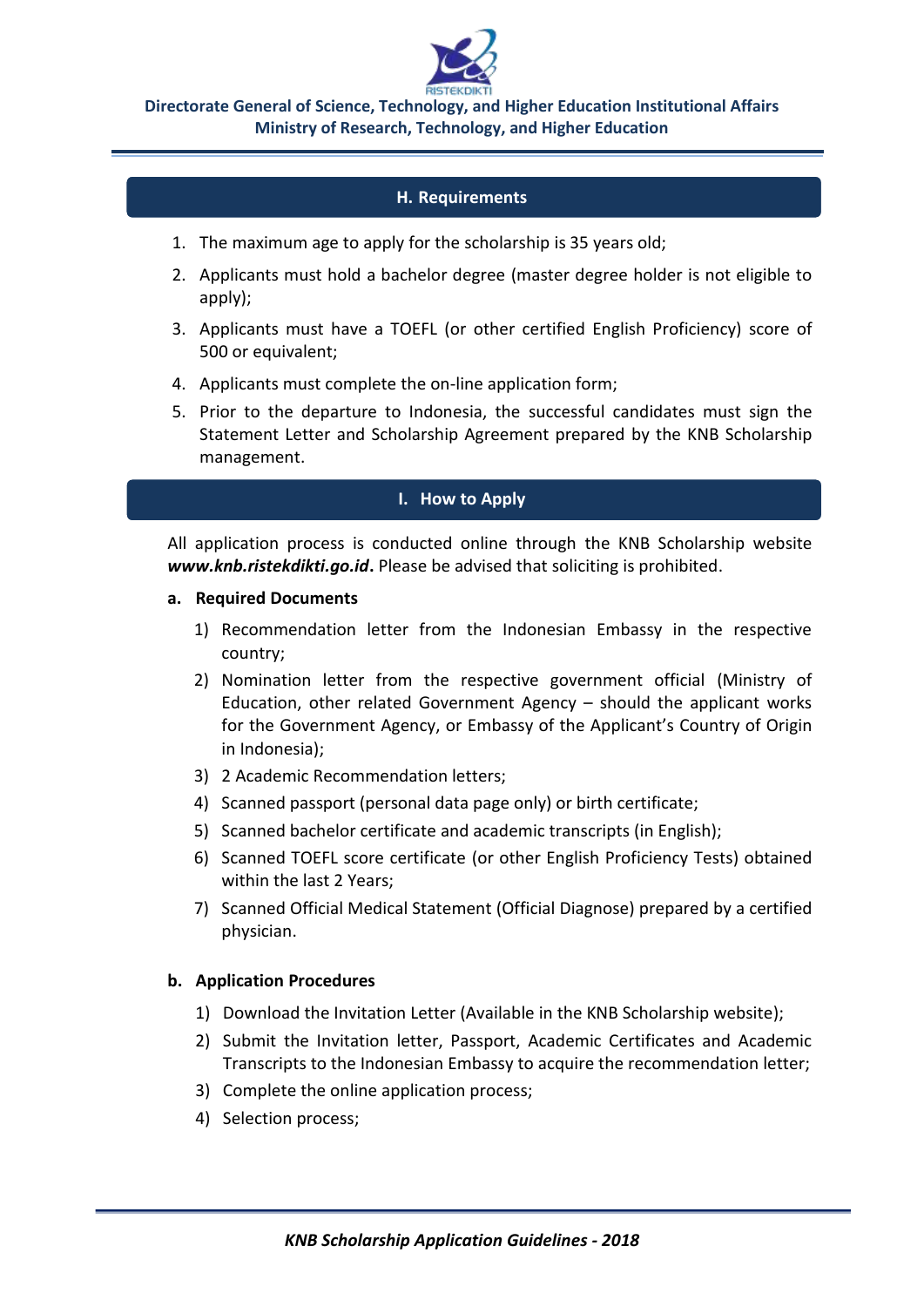

5) Selection Results Announcement. The Selection Results will be announced online via the KNB Scholarship Website and officially announced through the Indonesian Embassy publication network**;**

During the application process, please pay close attention to some important information below:

- 1. We strongly suggest you to collect as many information as possible on the universities and your desired study program. Please be advised that once you are admitted, changing either the universities or your study program is strictly prohibited.
- 2. The recommendation letter from Indonesian Embassy is **a mandatory**. The recommendation letter will be issued based on verification and necessary background and/or security checks conducted by the Indonesian Embassy. In case of no Indonesian official representative in your country, you need to obtain the letter from any Indonesian Embassy accredited to your country.
- 3. All the required documents have to be written or officially translated in **English**.
- 4. The participants from English speaking country are not automatically excluded from the requirement to attach the written prove of their English proficiency.
- 5. The universities will be conducting a series of the selection methods including (if necessary) online interview with the potential candidates.

# **J. Schedule**

- 1. The online application process must be completed no later than April 30<sup>th</sup>, 2018;
- 2. Selection process will be conducted on the first week of May 2018;
- 3. The selection result will be announced on the  $2^{nd}$  week of June 2018;
- 4. The students are expected to arrive in Jakarta on August 2018;

# **K. Contact**

- 1. Directorate General of Science, Technology, and Higher Education Institutional Affairs Ministry of Research, Technology and Higher Education of the Republic of Indonesia Jalan Jenderal Sudirman, Senayan, Jakarta 10270 Phone : +6221 57946063 / Fax: +6221 57946062
	- Email : beasiswaknb@ristekdikti.go.id
- 2. Director of Public Diplomacy Ministry of Foreign Affairs of the Republic of Indonesia Jalan Taman Pejambon No. 6, Jakarta Phone : +6221 3813480 / Fax : +6221 3858035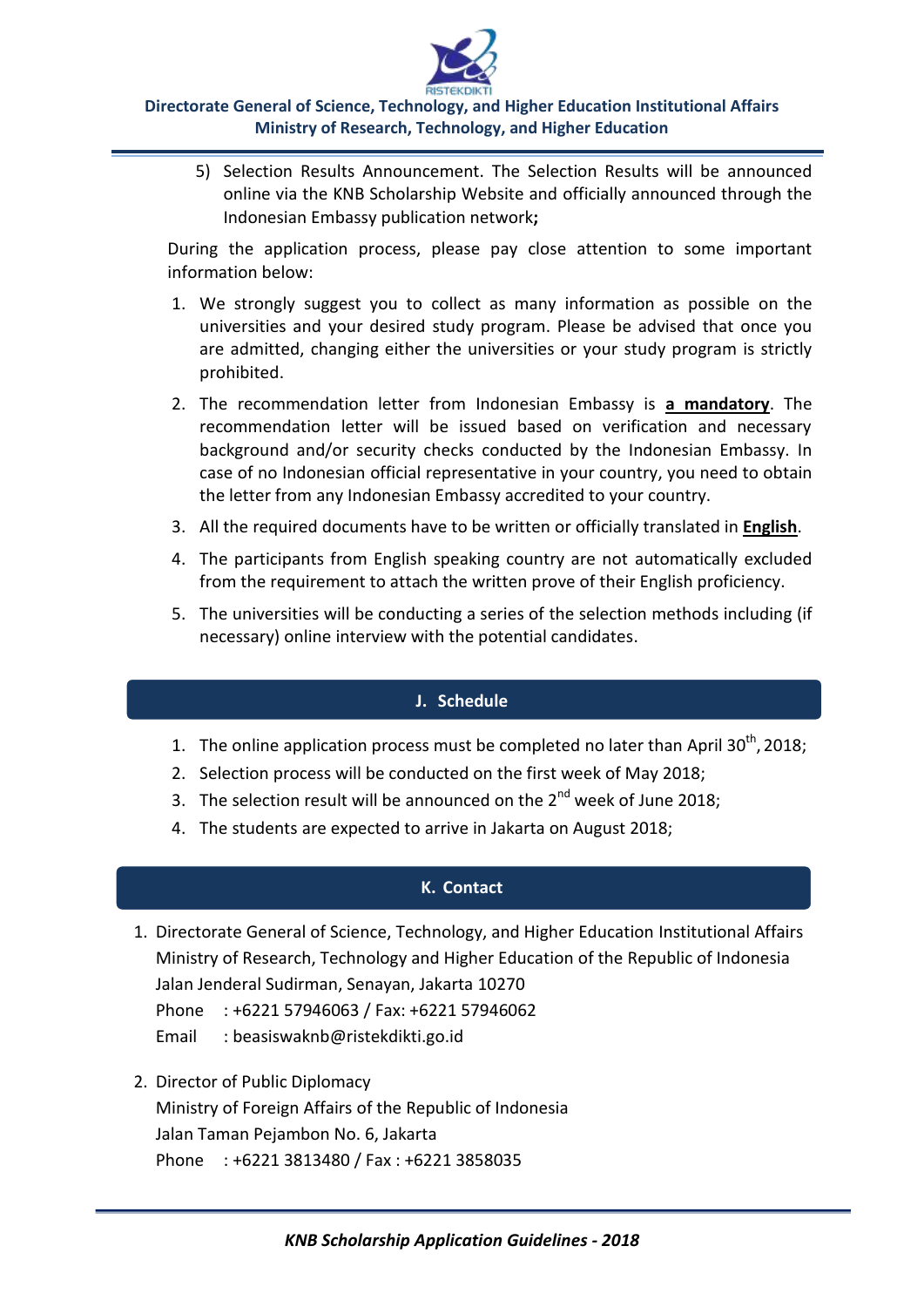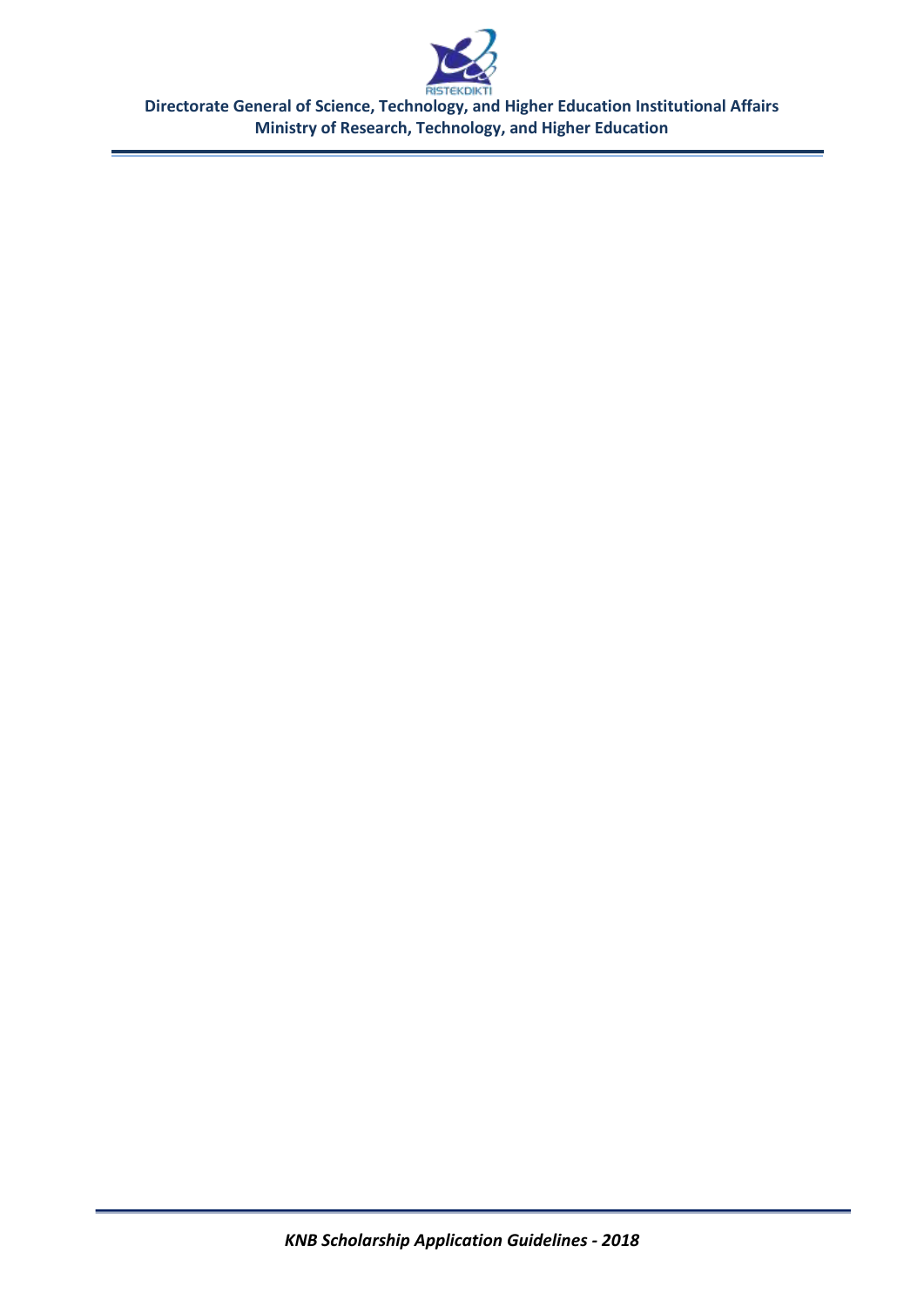

#### **List of Universities**

| <b>No</b> | <b>University</b>                      | Address, Phone, Website, Email                                                                                                                                                                                                         | <b>Contact Person</b>                            |
|-----------|----------------------------------------|----------------------------------------------------------------------------------------------------------------------------------------------------------------------------------------------------------------------------------------|--------------------------------------------------|
| 1.        | Institut Pertanian<br>Bogor            | IPB Graduate School,<br>IPB Darmaga Campus, Bogor 16680<br>Ph.: +622518628448/Fax: +622518425411<br>W: www.pasca.ipb.ac.id<br>E: sps@apps.ipb.ac.id                                                                                    | Fatmasari Siregar, MM                            |
| 2.        | Institut Teknologi<br><b>Bandung</b>   | <b>Executive Directorate of Student</b><br><b>Enrolment Management</b><br>Jl. Tamansari No. 64, Bandung, 40116<br>Ph.: +62222508519/Fax: +62222530689<br>Email: itb-admission@itb.ac.id                                                | Prof. Fida Madayanti<br>Warganegara, MS,<br>PhD. |
| 3.        | Institut Teknologi<br>Sepuluh Nopember | <b>International Office ITS</b><br>Gedung Rektorat Lt. 1 Kampus ITS Sukolilo,<br>Surabaya 60111<br>Ph.: +62315994251 ext. 1224<br>Fax: +62315923411<br>E: intladmission@its.ac.id; int_off@its.ac.id<br>W: www.international.its.ac.id | Dr.rer.nat. Maya<br>Shovitri                     |
| 4.        | Universitas Airlangga                  | Airlangga Global Engagement<br>Kantor Manajemen UNAIR Lt.2, Kampus C<br>Mulyorejo, Surabaya 60115<br>Ph.: +62315966864/Fax: +62315955582<br>W: www.international.unair.ac.id<br>E: int.degree@global.unair.ac.id                       | Irfan Wahyudi, Ph.D.                             |
| 5.        | Universitas Atma Jaya<br>Yogyakarta    | Partnership and Promotion Office<br>Jalan Babarsari No.44 Yogyakarta 55281<br>Ph.: +62 274 487711 ext. 2110-2111<br>Fax: +62 274 487748<br>W: www.uajy.ac.id/international-affairs/<br>E: kkp@uajy.ac.id                               | L.D. Rini Harjanti                               |
| 6.        | Universitas<br>Diponegoro              | Kantor Urusan Internasional<br>Jalan Prof. H. Soedarto, SH, Semarang<br>Ph.: +6224 7465402/Fax: +6224 7465402<br>W: www.ioundip.or.id<br>E: ioundip@gmail.com, io@live.undip.ac.id                                                     | Evi Meita                                        |
| 7.        | Universitas Gadjah<br>Mada             | Kantor Urusan Internasional<br>Bulaksumur Blok F13, Sleman DIY 55281<br>Phone: +62 274 6492049<br>Website: www.ugm.ac.id<br>Email: admission@ugm.ac.id                                                                                 | Retno Wiyati                                     |
| 8.        | Universitas Indonesia                  | Kantor Urusan Internasional<br>Gedung Pusat Administrasi Lt. 1<br>Kampus UI Depok, Depok 16424<br>Ph./Fax: +622178880139<br>W: www.international.ui.ac.id<br>E: io-ui@ui.ac.id                                                         | Dina Septianisach                                |